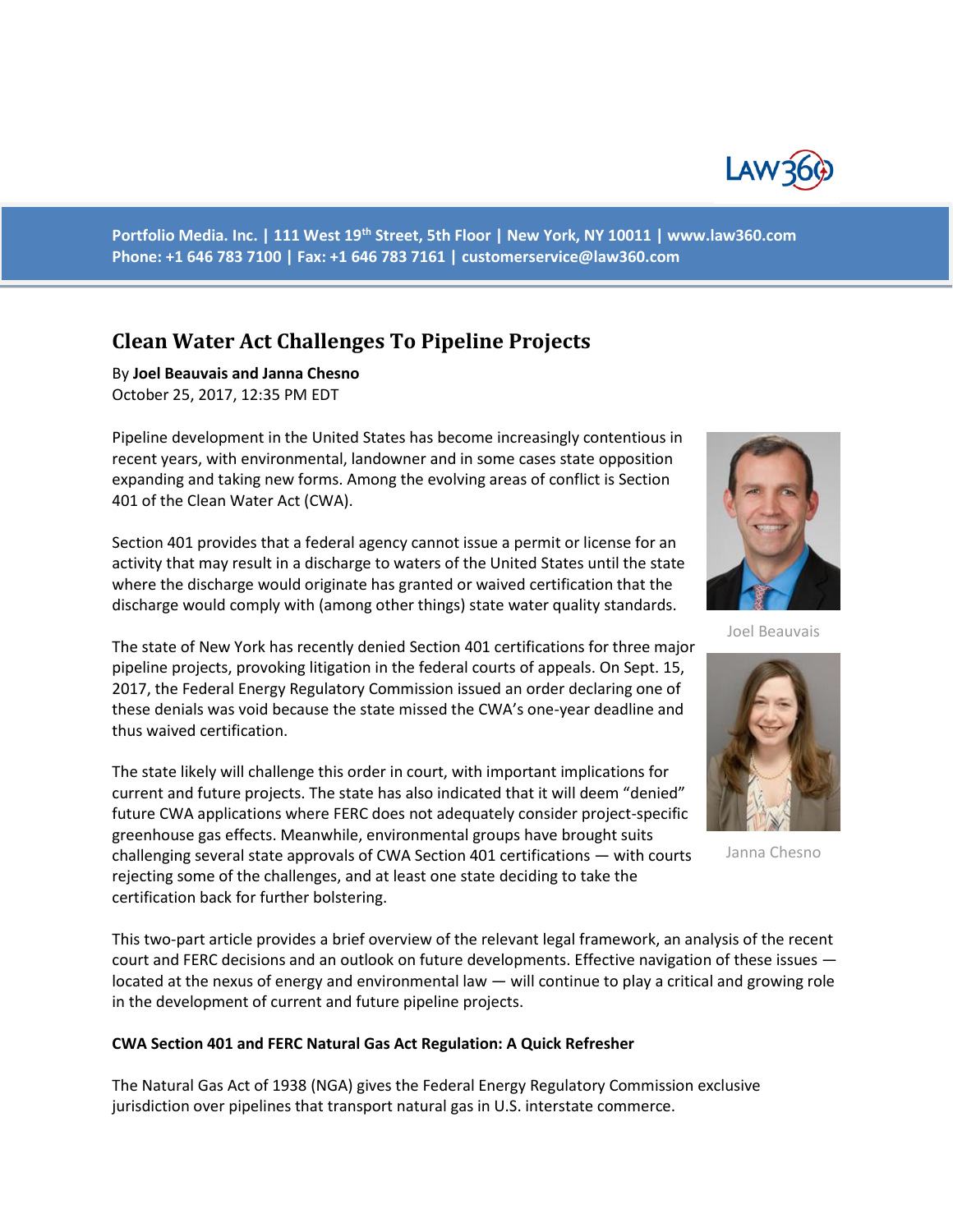These pipelines are subject to FERC regulation under Section 7 of the NGA, which provides that no one shall construct interstate natural gas pipeline facilities unless FERC has first granted a "certificate of public convenience and necessity." Thus, before building an interstate natural gas pipeline, the developer must initiate a certificate proceeding at FERC and demonstrate to the commission that the pipeline's public benefits outweigh its potential adverse consequences.

The commission evaluates competitive transportation alternatives, the cost of facilities and resulting rates for transportation, the terms and conditions of the pipeline's tariff, the possibility of overbuilding or subsidization by existing customers, market support for the project and the applicant's responsibility for unsubscribed capacity, among other non-environmental factors.

This evaluation is primarily an economic test, but if FERC finds that the economic benefits of the pipeline outweigh any adverse effects on economic interests, the commission then considers whether any other adverse impacts (including environmental impacts) can be mitigated or would somehow weigh against approval. FERC mitigates such impacts by imposing certificate order conditions, including a condition requiring the pipeline to comply with existing federal environmental laws and obtain necessary permits from other agencies acting under federal law.

While the NGA generally preempts conflicting state regulation of interstate natural gas facilities, Congress amended the NGA through the Energy Policy Act of 2005 (EPAct 2005) to clarify that the NGA does not limit state participation in the environmental regulation of such facilities under three federal statutes: the Coastal Zone Management Act (CZMA), the Clean Air Act (CAA) and the CWA.

Nor does the NGA prevent states from providing safety and environmental impact information to FERC, which FERC must consider in its certificate order and must document in compliance with the National Environmental Policy Act (NEPA).

Pipeline construction can implicate various CWA requirements, including CWA Section 404 permits for discharge of dredge or fill material into waters of the United States (which, typically, the US Army Corps of Engineers must issue) and point source pollutant discharge permits under Section 402.

Additionally, CWA Section 401 requires an applicant for a federal license or permit to conduct any activity that "may result in any discharge" into waters of the United States (such as pipeline stream crossings) to obtain "a certification from the State in which the discharge ... will originate ... that any such discharge will comply with," among other requirements, the state's water quality standards approved under the CWA.

Importantly, Section 401 sets a deadline for state action. If a state agency from which an applicant for a federal permit "fails or refuses to act on a request for certification, within a reasonable period of time (which shall not exceed one year) after the receipt of such request, the certification requirement ... shall be waived with respect to such Federal application."

The intersection of (and potential for tension between) FERC-NGA and state environmental permitting was a key focus of Congress when it amended the NGA in EPAct 2005. As noted, the NGA and the commission's historic approach to analysis of pipeline development projects focuses primarily on enhancing competition and protecting consumer economic interests.

By contrast, states implementing the CWA and other federal environmental statutes do not necessarily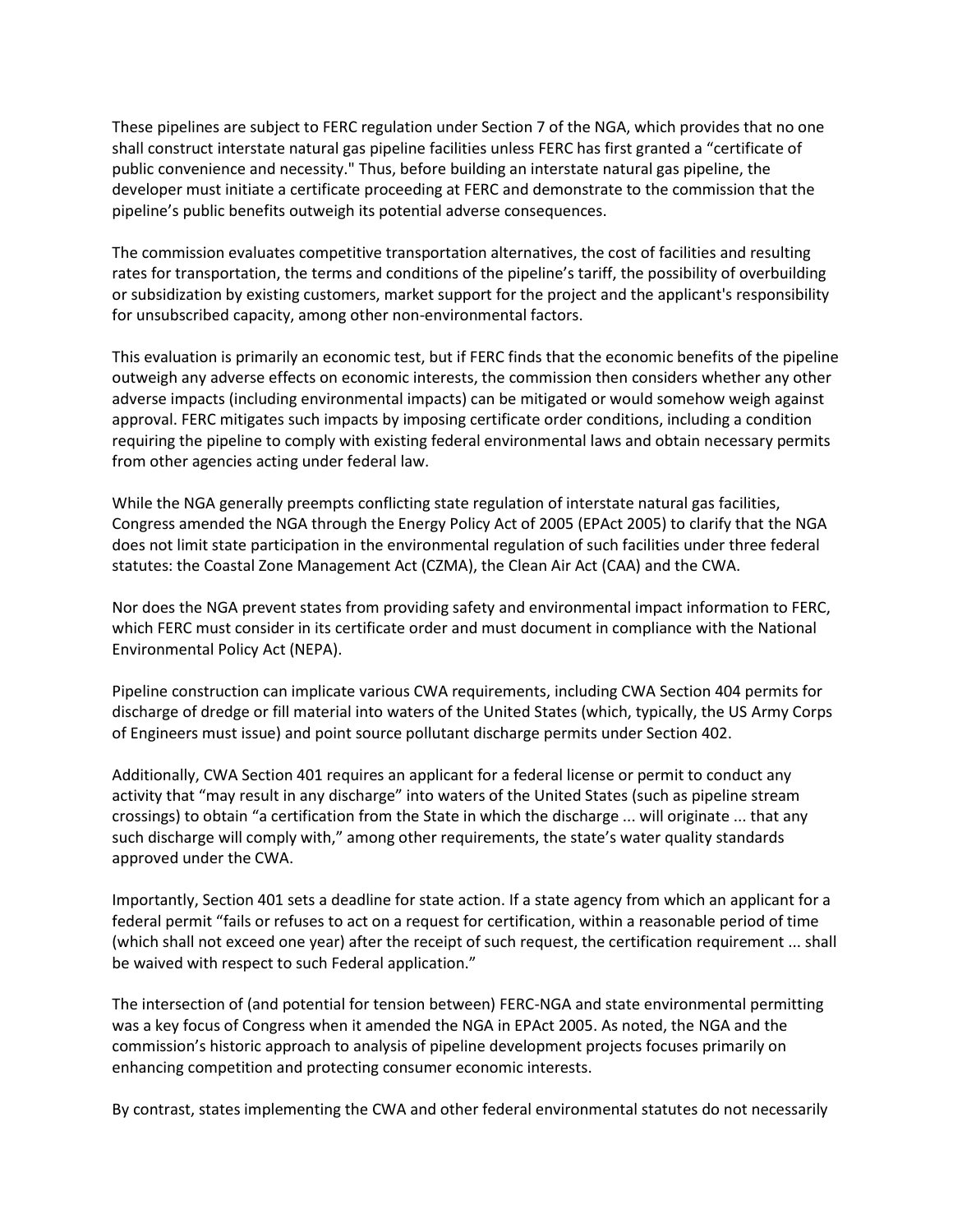consider or balance economic factors when considering substantive environmental permits. And, although FERC's consideration of an application to build or expand an interstate pipeline often constitutes a "federal action significantly affecting the quality of the human environment" — thereby requiring FERC to document the appropriate level of environmental review under NEPA — NEPA's requirements are procedural and not substantive in nature.

This tension was evident in 2005, when a series of liquefied natural gas import projects and associated pipeline expansions, some controversial, were pending before FERC and state agencies. In response to delays — arguably caused by certain states' denials or failures to act — Congress amended the NGA to designate FERC as the lead agency for purposes of coordination of all federal authorizations and compliance with NEPA.

Congress also tasked FERC with setting a schedule for environmental review and maintaining a consolidated record of all actions taken under federal law (which includes state actions pursuant to the CWA). Additionally, Congress amended the NGA to address judicial review of federal or state action or inaction relating to pipeline permitting.

Prior to EPAct 2005, sponsors of energy infrastructure projects generally could challenge state permitting decisions under federal statutes (like the CWA) only through state courts. Congress enacted Section 19(d) of the NGA to address the delay often associated with such litigation.

Specifically, Section 19(d)(1) provides that the US Court of Appeals for the circuit in which the pipeline is proposed has jurisdiction over any suit seeking review of an order or action of a federal agency other than FERC, or a state agency "acting pursuant to Federal law" (other than the CZMA) to "issue, condition, or deny any permit, license, concurrence, or approval required under Federal law."

Section 19(d)(2), in turn, gives the D.C. Circuit jurisdiction over any suit for an "alleged failure to act" by a federal agency other than FERC, or a state agency acting pursuant to federal law (other than the CZMA), to issue, condition or deny any federally required permit. Key to this regime, however, was the preservation of the states' substantive authority over environmental permitting under the CWA, CAA and CZMA, as discussed above.

The underlying tension between economic and environmental regulation therefore remains, providing fertile ground for litigation, particularly in those regions of the country where there is opposition to pipeline development.

Pipeline development in the United States has become increasingly contentious, with environmental, landowner and state opposition expanding and taking new forms. Among the evolving areas of conflict is Section 401 of the Clean Water Act (CWA), which provides that a federal agency cannot issue a permit or license for an activity that may result in a discharge to waters of the United States until the state where the discharge would originate has granted or waived certification that the discharge would comply with (among other things) state water quality standards.

The state of New York has recently denied Section 401 certifications for three major pipeline projects, provoking litigation in the federal courts of appeals. On Sept. 15, 2017, the Federal Energy Regulatory Commission issued an order declaring one of these denials was void because the state missed the CWA's one-year deadline and thus waived certification.

The state likely will challenge this order in court, with important implications for current and future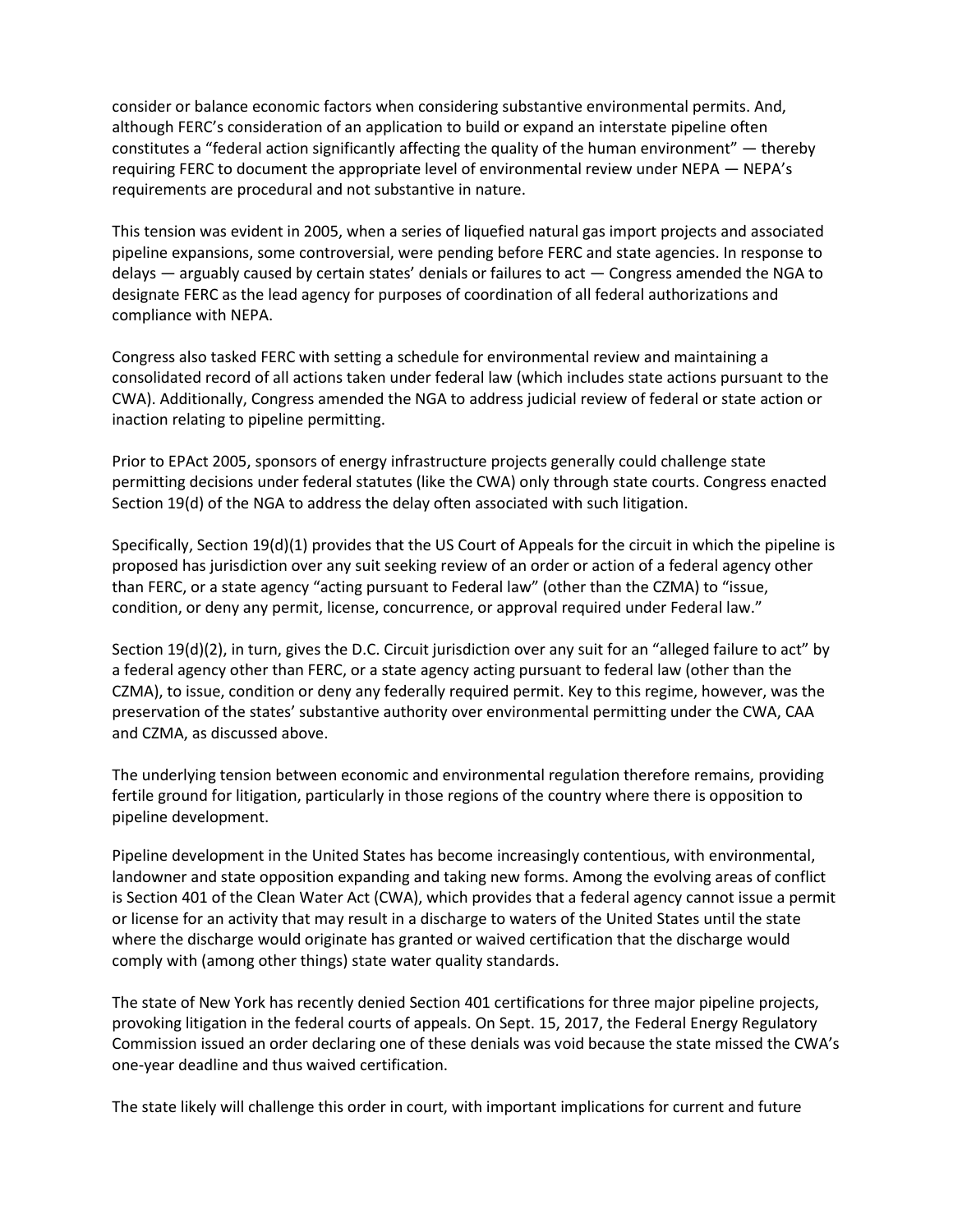projects. The state has also indicated that it will deem "denied" future CWA applications where FERC does not adequately consider project-specific greenhouse gas effects. Meanwhile, environmental groups have brought suits challenging several state approvals of CWA Section 401 certifications — with courts rejecting some of the challenges, and at least one state deciding to take the certification back for further bolstering.

The first part of this article offered a brief overview of the relevant legal framework. This installment will provide an analysis of recent court and FERC decisions and an outlook on future developments. Effective navigation of these issues — located at the nexus of energy and environmental law — will continue to play a critical and growing role in the development of current and future pipeline projects.

## **Recent Cases and Developments**

A slew of recent decisions have addressed challenges to state decisions under CWA Section 401, setting important precedents for pipeline permitting. These cases include industry challenges to high-profile Section 401 certification denials by the state of New York, and environmental group challenges to state Section 401 grants by other states.

#### *The Valley Lateral CWA denial*

Perhaps the most notable of these decisions involves Millennium Pipeline's Valley Lateral project, which involved a proposed 7.8-mile extension of an existing line in New York to serve a new gas-powered power plant.

Millennium applied for a Section 401 certification on Nov. 23, 2015. FERC set an Aug. 7, 2016, deadline for decisions on federal authorizations. The New York State Department of Environmental Conservation (NYSDEC) issued several "notices of incomplete application" to Millennium, requesting further information.

On Nov. 9, 2016, FERC issued an order approving the Valley Lateral, but conditioning start of construction on Millennium's receipt of outstanding authorizations under applicable federal law or evidence of waiver thereof. Millennium sued in the D.C. Circuit in late 2016, seeking to compel the state to act on its request.

The court rejected the suit, holding that Millennium lacked standing — because if NYSDEC exceeded the one-year deadline to act on the certification request, as Millennium argued, Millennium's recourse was to ask FERC to find that the agency waived the certification requirement (the Millennium decision). On July 21, 2017, Millennium filed a request with FERC seeking authorization to begin construction and requesting that FERC find that the NYSDEC had waived CWA certification.

On Aug. 30, 2017, while that request was pending, NYSDEC sought to reopen the NEPA record for the project and "conditionally denied" Millennium's Section 401 certification on the basis that the NEPA record did not comply with an Aug. 22, 2017, decision by the D.C. Circuit in which the court held that FERC must further assess downstream greenhouse gas (GHG) impacts of power plants to be served by the Southeast Market Pipelines (SMP) project, vacated the SMP Certificate and remanded back to FERC (the SMP decision).

But what does FERC's treatment of GHG impacts have to do with the NYSDEC's decision as to whether to certify the pipeline's compliance with state water quality standards? NYSDEC referred to its own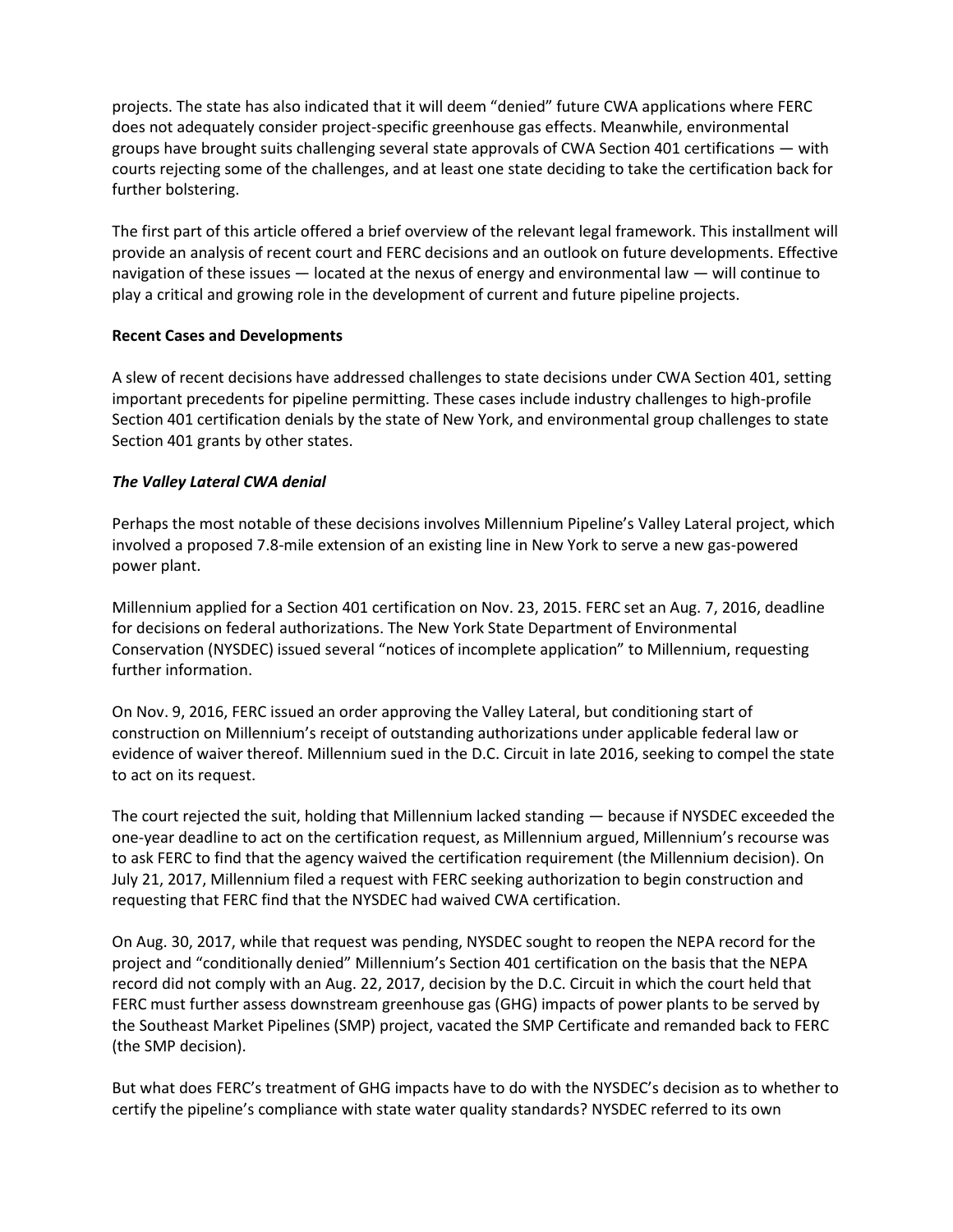regulations, finding that NYSDEC can deny certification where FERC's NEPA environmental record does not meet state law standards for environmental review, or based on a change in applicable law or regulations. NYSDEC, thus, concluded that the Section 401 certification is "deemed denied" unless FERC reopens the record to adequately address NYSDEC's GHG concerns.

NYSDEC's decision would be ripe for challenge in court. However, before further action could be taken, FERC issued a declaratory order on Sept. 15, 2017, finding that NYSDEC waived certification because NYSDEC had not acted within one year of receipt of Millennium's application.

FERC interpreted the phrase "receipt" in the CWA to mean the date of receipt of Millennium's application, without crediting NYSDEC's several "notices of incomplete application." FERC's order did not address NYSDEC's substantive GHG arguments or authorize construction, noting that these issues would be addressed in a separate order, which it has yet to issue.

Millennium has since requested an extension of time to complete the construction and make the facilities available for service, which FERC granted on Oct. 6, 2017.

# *The Constitution Pipeline CWA denial*

NYSDEC has also issued two other high-profile denials of Section 401 certifications in the last two years — each leading to follow-on court challenges.

In April 2016, NYSDEC denied a Section 401 certification requested by Constitution Pipeline — a proposed 121-mile pipeline in Pennsylvania and New York. Constitution challenged the denial in the US Court of Appeals for the Second Circuit on grounds that the state had waived certification or, alternatively, that its denial was an unlawful attempt to impose a preferred route.

The Second Circuit upheld NYSDEC's decision to deny the CWA Section 401 certification, and dismissed Constitution's failure-to-act claims, citing the D.C. Circuit's exclusive jurisdiction over such claims pursuant to NGA Section 19(d)(2) (the Constitution decision). Constitution has sought rehearing en banc, noting that the decision, if allowed to stand, will have a significant impact on other pipeline projects.

## *The Northern Access Pipeline CWA denial*

In April 2017, NYSDEC denied a Section 401 certification for National Fuel's Northern Access Pipeline, a proposed 97-mile interstate transmission line in Pennsylvania and New York.

National Fuel originally challenged NYSDEC's decision in the Second Circuit, but later sought to compel action at FERC, noting "[b]ecause the District of Columbia Circuit will not address waiver under Millennium, and because …[] applicants cannot raise waiver arguments in their home circuits per Constitution, it is imperative for the Commission to address [these] arguments regarding waiver."

Oral argument in the Second Circuit case is set for November. FERC has yet to act on National Fuel's rehearing request.

# *The Third Circuit CWA approvals*

By contrast, the Pennsylvania Department of Environmental Protection (PADEP) and New Jersey Department of Environmental Protection (NJDEP) have in recent years issued a number of CWA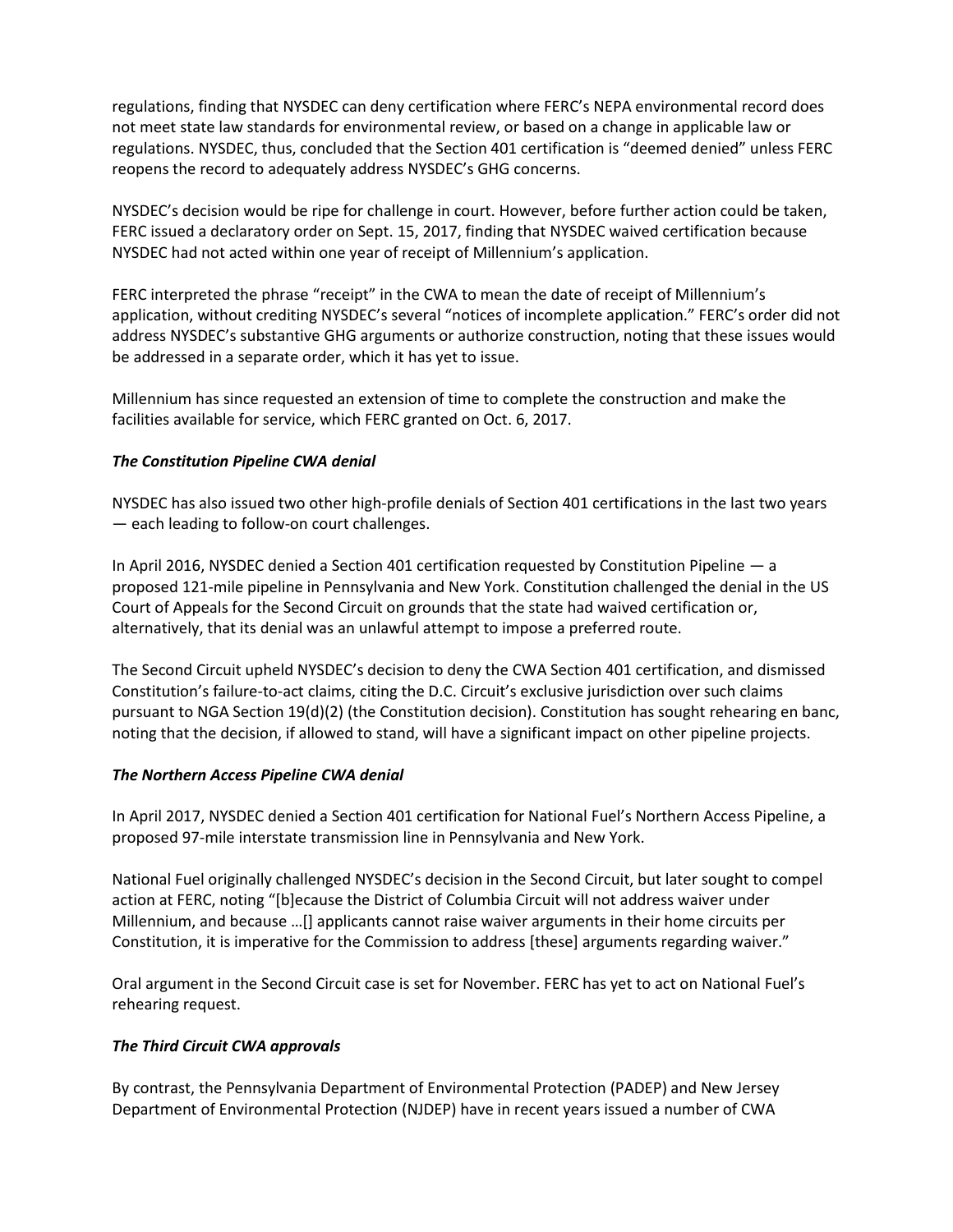authorizations (Section 404 permits and Section 401 certifications) for pipeline projects in Pennsylvania and New Jersey. But these approvals have been routinely challenged by environmental groups.

The first notable challenge involved Transcontinental Gas Pipe Line's Leidy Southeast Expansion project. In an Aug. 8, 2016, decision, the Third Circuit rejected Delaware Riverkeeper's CWA challenges on the merits, finding that the CWA certifications and permits were validly issued pursuant to Federal law.

Further, the decision confirmed the Third Circuit's jurisdiction over challenges under Section 19(d) of the NGA, clarifying that its jurisdiction applies even if certifications require additional state-law approvals, and finding further that the states had waived sovereign immunity from suit through their participation in the CWA and NGA regulatory schemes (the Transco decision).

Environmental groups continue to challenge pipeline CWA certifications and related approvals in the Third Circuit. In a recent order upholding CWA approvals related to another project, the court recounted its precedent to date, while noting a series of pending cases before it that raise new issues, such as whether NGA Section 19(d) requires exhaustion of administrative remedies under Pennsylvania state law before the agency's action is subject to court review.

This issue was addressed by the First Circuit in Berkshire Environmental Action Team Inc., a case involving review of a CWA Section 401 approval issued by the Massachusetts Department of Environmental Protection, in which the First Circuit determined that judicial review under NGA Section  $19(d)(1)$  is limited to review of a final state administrative action. The Third Circuit may address this issue soon.

# *The Mountain Valley Pipeline voluntary remand*

Moving to the Fourth Circuit, in March 2017, the West Virginia Department of Environmental Protection (WVDEP) issued a CWA Section 401 certification for the proposed 300-mile Mountain Valley Pipeline.

However, after the Sierra Club challenged that decision in the Fourth Circuit, WVDEP filed a motion with the court seeking to vacate and remand the certification for further analysis.

## **What's Next?**

These cases highlight the evolving challenges facing regulators and pipeline developers as they navigate the interaction between the NGA, NEPA, state law and the CWA — and Section 401 in particular. Developers will want to continue building support at the state level where possible, while also focusing on creating a strong administrative record demonstrating permitting deadlines and continuing coordination with agencies and stakeholders.

Great care should be exercised in procedural interactions with state and federal agencies — all of which can affect any subsequent litigation. And state administrative appeals processes related to CWA authorizations should be considered when preparing permitting timelines.

The outcome of a future court challenge to FERC's Valley Lateral waiver finding — specifically the commission's determination that the one-year deadline for issuing a CWA certification decision is triggered by the state agency's receipt of the request — will have important consequences for developers, investors, stakeholders and agencies seeking to determine the chronological parameters for